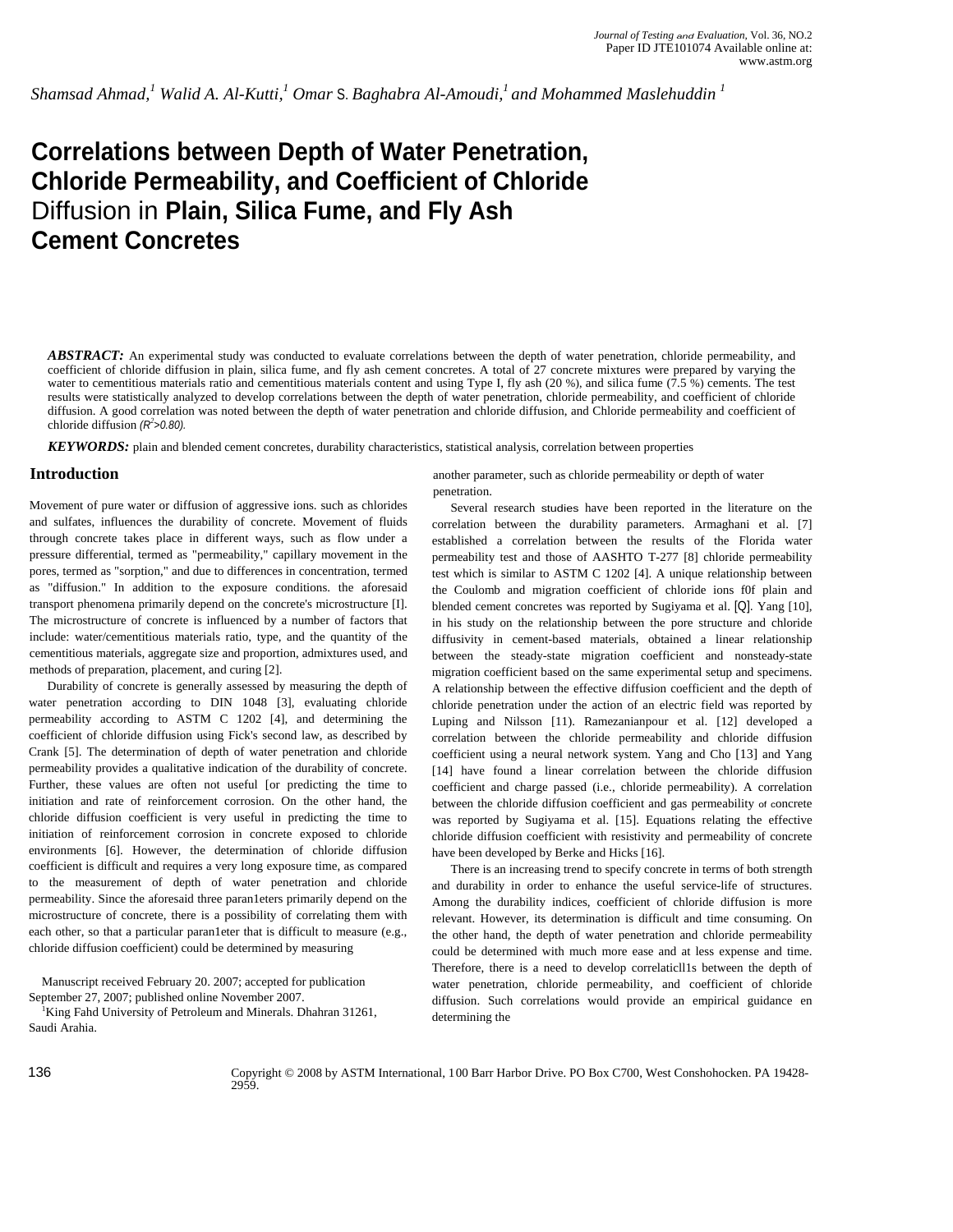coefficient of chloride diffusion if chloride permeability or the depth of water penetration is known. In the present study, the depth of water penetration, chloride permeability, and coefficient of chloride diffusion were measured on 27 plain, silica fume, and fly ash cement concrete mixtures by varying the mixture proportions (i.e., water to binder ratio and cementitious materials content). The test results were analyzed to develop correlations between the depth of water penetration, chloride permeability, and coefficient of chloride diffusion.

## **Experimental Program**

Type I cement, silica fume and fly ash were used to prepare plain and blended cement concrete mixtures. Silica fume (7.5 %) and fly ash (20 %) were used to replace Type I cement by mass. Crushed limestone was used as the coarse aggregate while dune sand was used as the fine aggregate. The coarse aggregate grading conformed to ASTM C 33 [17] (#7) limits. The specific gravity and water absorption of the coarse aggregate were 2.55 and 2.5 %, respectively. For fine aggregates, these values were 2.65 and 0.5 %, respectively.

In order to develop test data over a wide and practical range, the following mix design parameters were utilized in the preparation of the concrete mixtures:

| Cementitious materials content:                                | 300, 350, and 400          |
|----------------------------------------------------------------|----------------------------|
|                                                                | $kg/m^3$                   |
| Water/cementitious materials ratio: 0.35, 0.40, 0.45, and 0.50 |                            |
|                                                                | (by mass)                  |
| Coarse/total aggregate ratio:                                  | 0.68 (by mass, constant in |
|                                                                | all mixtures)              |

All the concrete mixtures were designed for a workability of 75 to 100 mm slump. Suitable dosage of a high-range water reducer was added to the concrete to obtain the desired workability.

The depth of water penetration was measured according to DIN 1048 [3] while the chloride permeability was determined according to ASTM C 1202 [4].

For determining the coefficient of chloride diffusion, three 75-mm diameter and 150-mm high concrete cylinders were first cured for 28 days. Thereafter, they were allowed to dry in the laboratory for seven days and then they were coated with an epoxy resin on the curved surface and one of the flat surfaces to allow uniaxial diffusion of chloride ions. The specimens were dried to ensure a good bond between the concrete substrate and the epoxy coating. The coated specimens were immersed in a 5 % sodium chloride solution for six months. After this period, they were cleaned and dried to remove the surface moisture and thin slices of concrete were thereafter obtained at 5, 15, 35, 50, and 75 mm by dry cutting. The slices were pulverized and ground to a fine powder passing through #100 sieve. In order to determine the concentration of water-soluble chlorides, three grams of the powder were dissolved in 50 mL of hot distilled water. The solution was kept in a mechanical shaker for 24 hours and, thereafter, it was filtered and the filtrate was diluted to 100 mL. The filtrate was analyzed for water-soluble chloride content in accordance with AASHTO T-260 [18]. The chloride concentration was plotted against the concrete depth to ascertain the chloride concentration profile that was utilized to determine the coefficient of chloride diffusion according to Fick's second law of diffusion, as described by Crank [5].

TABLE 1-Depth of water penetration, chloride permeability, and coefficient of chloride diffusion in plain cement concrete specimens.

| Cementitious<br>Materials |       | Depth of<br>Water | Rapid<br>Chloride | Chloride<br>Diffusion                 |
|---------------------------|-------|-------------------|-------------------|---------------------------------------|
| Content                   | w/cm  | Penetration       | Permeability      | Coefficient                           |
| $(kg/m^3)$                | Ratio | (mm)              | (Coulombs)        | $(\times 10^{-8}$ cm <sup>2</sup> /s) |
| 350                       | 0.35  | 41                | 2875              | 6.02                                  |
| 400                       | 0.35  | 36                | 2445              | 7.31                                  |
| 350                       | 0.40  | 47                | 3639              | 8.12                                  |
| 400                       | 0.40  | 44                | 3271              | 8.02                                  |
| 300                       | 0.45  | 56                | 3984              | 15.00                                 |
| 350                       | 0.45  | 50                | 3820              | 13.10                                 |
| 400                       | 0.45  | 48                | 3593              | 12.50                                 |
| 350                       | 0.50  | 89                | 5614              | 22.00                                 |
| 400                       | 0.50  | 82                | 4150              | 19.00                                 |

# **Results and Discussion**

The depth of water penetration, chloride permeability, and coefficient of chloride diffusion, determined for plain, silica fume, and fly ash cement concrete specimens are presented in Tables 1-3. The effect of the two variables, water to cementitious materials (w/cm) ratio and cementitious materials content, can be seen through the observation of the test results for all the three types of concretes. It can be noted that an increase in the w/cm ratio decreases the durability of both plain and blended cement concretes while an increase in the cementitious materials content enhances it. The effect of ce-

TABLE 2-Depth of water penetration, chloride permeability, and coefficient of chloride diffusion in silica fume cement concrete specimens.

| Cementitious         |       | Depth of    |              | Chloride                              |
|----------------------|-------|-------------|--------------|---------------------------------------|
| Materials            |       | Water       | Chloride     | Diffusion                             |
| Content              | w/cm  | Penetration | Permeability | Coefficient                           |
| (kg/m <sup>3</sup> ) | Ratio | (mm)        | (Coulombs)   | $(\times 10^{-8}$ cm <sup>2</sup> /s) |
| 350                  | 0.35  | 23          | 820          | 1.22                                  |
| 400                  | 0.35  | 21          | 782          | 1.08                                  |
| 350                  | 0.40  | 35          | 995          | 1.64                                  |
| 400                  | 0.40  | 31          | 866          | 1.54                                  |
| 300                  | 0.45  | 49          | 1242         | 2.11                                  |
| 350                  | 0.45  | 41          | 1329         | 1.81                                  |
| 400                  | 0.45  | 35          | 1149         | 1.37                                  |
| 350                  | 0.50  | 50          | 2591         | 2.33                                  |
| 400                  | 0.50  | 44          | 2019         | 1.88                                  |

TABLE 3-Depth of water penetration, chloride permeability, and coefficient of chloride diffusion in fly ash cement concrete specimens.

| Cementitious<br>Materials | 101000 | Depth of<br>Water | Chloride     | Chloride<br>Diffusion                 |
|---------------------------|--------|-------------------|--------------|---------------------------------------|
| Content                   | w/cm   | Penetration       | Permeability | Coefficient                           |
| (kg/m <sup>3</sup> )      | Ratio  | (mm)              | (Coulombs)   | $(\times 10^{-8}$ cm <sup>2</sup> /s) |
| 350                       | 0.35   | 32                | 1603         | 2.12                                  |
| 400                       | 0.35   | 31                | 1477         | 1.66                                  |
| 350                       | 0.40   | 44                | 1769         | 2.41                                  |
| 400                       | 0.40   | 38                | 1630         | 2.02                                  |
| 300                       | 0.45   | 48                | 2219         | 4.23                                  |
| 350                       | 0.45   | 46                | 2510         | 4.16                                  |
| 400                       | 0.45   | 45                | 2220         | 3.05                                  |
| 350                       | 0.50   | 57                | 3548         | 5.32                                  |
| 400                       | 0.50   | 51                | 2750         | 4.85                                  |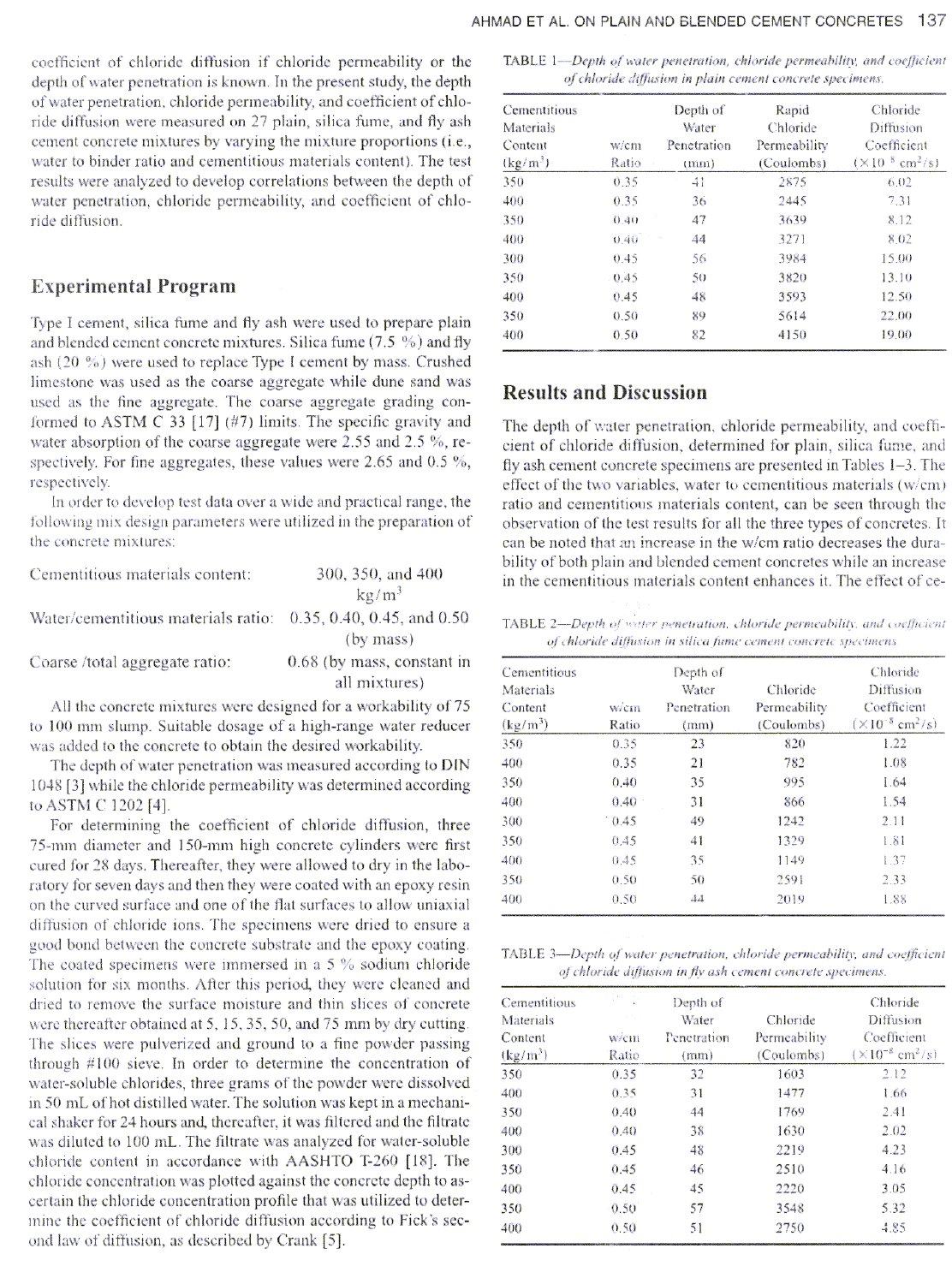

FIG. 1-Relationship between depth of water penetration and coefficient of chloride diffusion

mentitious materials content is marginal at lower  $w/cm$  ratio (0.35) and  $0.40$ ) and significant at higher w/cm ratios ( $0.45$  and  $0.50$ ), particularly at 0.50. The effect of adding silica fume and fly ash on the durability characteristics is also observed. For a given w/cm ratio and cementitious materials content, plain cement concrete is the least durable while silica fume cement concrete is the most durable.

To develop correlation equations between the investigated durability characteristics, the depth of water penetration is plotted against the coefficient of chloride diffusion in Fig. 1, while the depth of water penetration is plotted against the chloride permeability in Fig. 2. The coefficient of chloride diffusion is correlated with chloride permeability in Fig. 3. As shown in Figs. 1 and 2, both chloride diffusion coefficient and chloride permeability increase with an increase in the depth of water penetration. However, for a certain depth of water penetration, the chloride diffusion and chloride permeability are different for the three types of concretes. Both the chloride permeability and chloride diffusion values are the least in the silica fume cement concrete, followed by fly ash and plain cement concretes in the increasing order. Thus, the positive effect of supplementary cementing materials in decreasing chloride ingress is evident. A similar trend could be observed between the



FIG. 2-Relationship between depth of water penetration and chloride permeability.



FIG. 3-Relationship between chloride permeability and coefficient of chloride diffusion.

chloride permeability and coefficient of chloride diffusion, as shown in Fig. 3. The coefficient of chloride diffusion increased linearly with the chloride permeability of concrete.

The best-fit equations and the coefficients of correlation  $(R^2)$ , obtained by statistical analysis of the experimental data, are summarized in Table 4. The correlation coefficients are generally more than 0.80, indicating a good correlation between the three durability indices [19]. While all the points were considered in the statistical analysis, one of the nine points, that indicated a significant variation between the experimental and fitted value ( $> 50 \%$ ) in the correlation between chloride permeability and depth of water penetration for silica fume concrete, was not considered in the statistical analyses. Similarly, two of the nine data points, that showed a variation of more than 25 %, were not considered in the statistical analysis to get a better correlation between chloride diffusion coefficient and chloride permeability.

The best-fit models relating the coefficient of chloride diffusion with the depth of water penetration and chloride permeability for plain, silica fume, and fly ash cement concretes may be useful for a quick determination of the coefficient of chloride diffusion by substituting either of these values in the respective models. However, it should be noted that the properties of concrete are dependent not only on the mix design parameters, but on the cement type. Also, it

TABLE 4-Correlation equations between the durability indices.

| Correlation between        | Concrete    | Correlation Equation        | $R^2$      |
|----------------------------|-------------|-----------------------------|------------|
| Chloride diffusion         | orc         | $CDC = 0.286WPD - 3.29$     | 0.89       |
| coefficient and depth of   | Silica fume | $CDC = 0.038WPD + 0.28$     | 0.92       |
| water penetration          | Fly ash     | $CDC = 0.146WPD - 3.04$     | 0.85       |
| Chloride permeability and  | <b>OPC</b>  | $RCP = 43.783WPD + 1312$    | 0.81       |
| depth of water penetration | Silica fume | RCP=58.393WPD-725           | $0.80^{4}$ |
|                            | Fly ash     | RCP=71.714WPD-932           | 0.84       |
| Chloride permeability and  | OPC         | $CDC = 0.0056$ RCP $- 8.45$ | 0.82       |
| chloride diffusion         | Silica fume | $CDC = 0.0005RCP + 0.99$    | $0.82^{h}$ |
| coefficient                | Fly ash     | $CDC = 0.0019$ RCP $-0.86$  | 0.89       |
|                            |             |                             |            |

Notes: WPD=depth of water penetration (mm). RCP=Chloride permeability (Coulombs). CDC=Chloride diffusion coefficient  $(\times 10^{-8} \text{ cm}^2/\text{s})$ .

<sup>a</sup>One of the nine data points exhibiting high coefficient of variation was deleted to obtain a good fit.

<sup>b</sup>Two of the nine data points exhibiting high coefficient of variation were deleted to obtain a good fit.